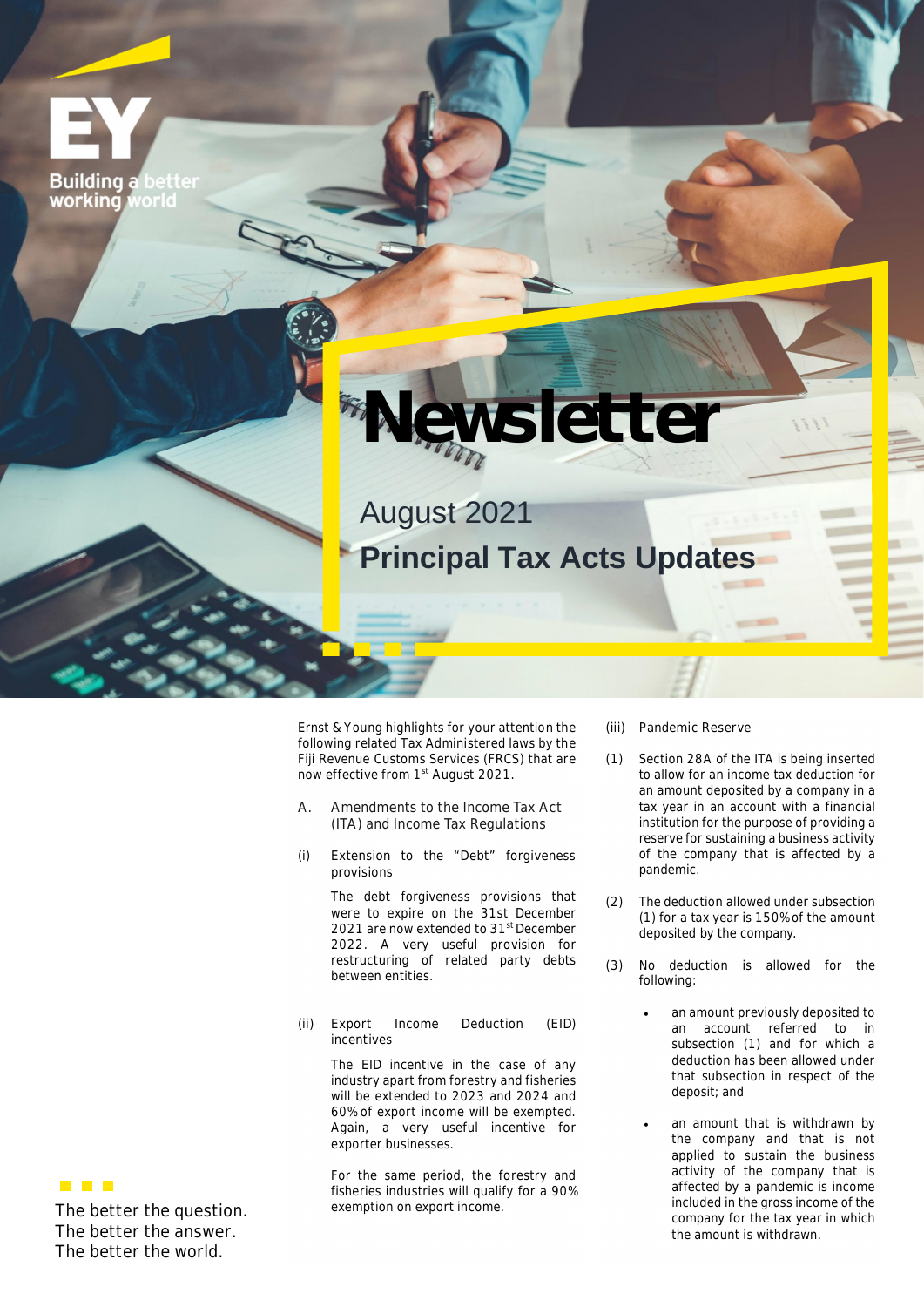

**(iv) Reorganization-Deferral for Capital Gains Tax (CGT) purposes**

The transfer of a property owned by a partnership to a resident company will qualify for a deferral on disposal if the percentage ownership in the partnership is exactly the same as that of the company.

Example: if A owns 40% and B owns 60% in a partnership that proposes to transfer property to a company, the percentage shareholding in the said company must be the same.

Section 88 has allowed for the transfer of assets between companies with the exactly the same shareholding to qualify for the CGT deferral.

- **B. Amendments to Value Added Tax (VAT) Act**
- **(i) VAT Exemption on Parametric insurance**

Parametric insurance refers to climate and disaster parametric insurance which is related to microinsurance products targeting farmers, fishermen, small businesses, market vendors and other vulnerable groups, for which a small subscription fee is paid and in the event of disasters the insured party receives a payout.

The supply of such services will also be included under the 1st schedule of the VAT Act.

**(ii) Declaration of VAT status**

The Chief Executive Officer (CEO) of FRCS may now disclose the VAT registration status of any person if a 3rd party requests it.

**(iii) Zero rated changes**

The definition of omnibus has now the same meaning given in section 2 of the Land Transport Act 1998.

**(iv) Exemption of Import VAT**

The following items have been exempted from Import VAT at country borders:

- Crew allowance; and
- Passengers unaccompanied luggage
- **C. Amendments to the Tax Administration Act (TAA)**
- **(i) Amended assessments**

Section 11 of the TAD has been amended so that FRCS will only go back 3 years to amend tax returns of Companies that have a gross turnover of less than \$1.25 million.

**(ii) Refunds**

Section 9C provides for refunds to persons where the ECAL has been levied or paid inadvertently or erroneously.

**(iii) Non-Resident Withholding Tax (NRWHT) refunds**

A new section 33(7) of the ITA is now inserted to clarify that refunds of NRWHT on fees for professional services would be made to non-residents who have paid the said NRWHT contrary to an international tax treaty to which Fiji is a party ('Tax Treaty'). This will be facilitated in accordance with the Mutual Procedure Agreement under the Tax Treaty.

This is a very important positive development for taxpayers who have paid the NRWHT under protest. We are awaiting the FRCS SIG to determine the time frame for refunds and to for which countries these are applied to.

**(iv) Dishonoured cheques**

A new section 46B is inserted to penalize taxpayers who have presented cheques that are dishonoured. The penalty is \$500.

**(v) Waiver of penalty**

A new Section 48D is being inserted to allow for waiver of penalties for any tax laws based on the following:

- makes payment arrangements with the CEO within 3 months after 1 August 2021; and
- pays the tax prior to 30 June 2022.
- **(vi) Tax Court referrals**

Section 86 is amended to allow the Tax Court to remit the matter to the Chief Executive Officer of FRCS to reconsider his or her decision. Previously this was confined to the Tax Tribunal.

- **D. Environment and Climate Adaption Levy (ECAL)**
- **(i) Refunds**

Section 9C provides for refunds to persons where the ECAL has been levied or paid inadvertently or erroneously.

**(ii) Offset of refunds**

Section 9D which provides that refunds may first be used to pay any other outstanding duty, fee or charge owed by the claimant before being paid to the claimant.

- **(iii) Exemption on items listed under Customs Tariff Act concessionary codes**
	- Concession codes 212, 218, 218A and 219A pertain to personal imports, goods imported by travelling passengers and crew and unaccompanied luggage; and
	- concession codes 235 and 235A pertain to goods imported for hotels and resorts.

Let us know should you wish to seek clarification on the issues highlighted.

We will be issuing shortly the amendments to the various tax regulations administered by the FRCS.

*Our advice is based on the current taxation legislation and our understanding of FRCS's current interpretation of the law. We note however that, it is our experience that the FRCS can be inconsistent in their interpretation of the tax law and we cannot guarantee that the advice will not be challenged. Nor is it possible to guarantee the outcome of such a challenge if it occurs. Should you have any contact from the FRCS in respect of this advice, we recommend that you contact us for advice on how to proceed.*

*It is also important that you ask us to review any advice already given if a transaction is delayed, or is to be repeated, or if an apparently similar transaction is to be undertaken. Our original advice may no longer be applicable or appropriate in such circumstances.*